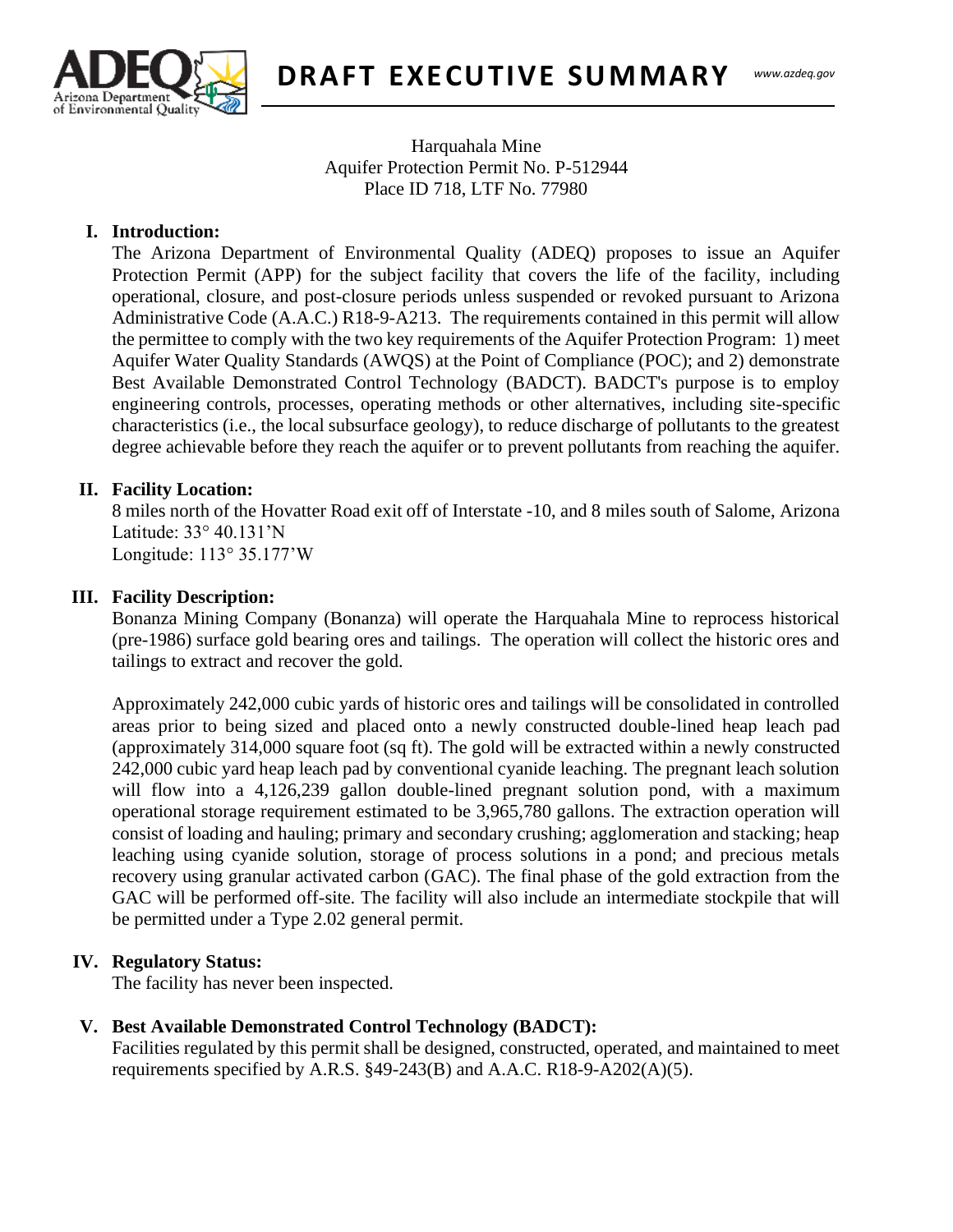

# **Heap Leach Pad:**

This facility will cover an area of approximately 314,000 square feet, and contain approximately 242,000 cubic yards of existing gold bearing ores and tailings. The ore and tailings will be consolidated into controlled areas prior to being sized and placed on the lined leach pad. The liner system for the leach pad shall be placed on 6 inches of prepared subgrade. The bottom liner shall consist of 30-mil scrim laminated low-density polyethylene (LDPE) with LDPE film geomembrane that is equivalent to 60 mil HDPE geomembrane. The upper liner shall consist of an ultra violet (UV) resistant 45-mil double scrim high-density polyethylene (HDPE) with LDPE coating geomembrane. A uniaxial geonet shall be placed between the two liners. The liners shall be secured around the perimeter of the leach pad in an anchor trench that is 2 feet wide and 2 feet deep. A minimum of 18 inches of ¾-inch minus drain rock shall be placed on upper liner. To promote pregnant solution transfer, 3-inch and 6-inch perforated collection pipes will terminate adjacent to the 12-inch pipe, and solution will pass through the drain rock and into the 12-inch collection pipe. Two 12-inch HDPE perforated pipes shall be located in a solution collection channel near the center of the leach pad to convey solutions to the Pregnant Solution Pond. A containment berm shall be constructed 12 feet from and 2 feet higher than the adjacent toe of the leach pad. The containment berm shall be capable of containing run off a 100-year, 24-hour storm and solution drain down and routing the fluids to the Pregnant Solution Pond. Liquid collected in the containment berm will flow by gravity over the double-lined liner system before cascading over this double liner system into the pregnant solution pond. Surface water run-on shall be collected in channels capable of handling stormwater from a 100 year, 24-hour storm event and diverted around the facility. The finish grade (maximum elevation) of the heap leach pile shall not exceed 1,760 feet above mean sea level (AMSL).

#### **Pregnant Solution Pond:**

This facility shall be located adjacent to the west side of the Heap Leach Pad. Pregnant solution shall be collected in a double-lined pond having a capacity of 4,126,239 gallons including 2 feet of freeboard. The liner system for the lead pond shall be placed on 6 inches of prepared subgrade overlaid by a 6 inches of geosynthetic clay liner. The bottom liner shall consist of 30-mil scrim laminated LDPE with LDPE film geomembrane that is equivalent to 60 mil HDPE geomembrane. The upper liner shall consist of an UV resistant 45-mil double scrim HDPE with LDPE coating geomembrane. A uniaxial geonet shall be placed between the two liners. The liners shall be secured around the perimeter of the pond in an anchor trench that is 2 feet wide and 2 feet deep. An LCRS sump shall be constructed between the two liners near the southeastern portion of the pond. The LCRS shall be equipped with a dedicated, automatic, fluid-level activated pump capable of pumping 15,500 gallons per day. Surface water run-on shall be collected in channels capable handling stormwater from a 100 year, 24-hour storm event and diverted around the facility.

#### **VI. Compliance with Aquifer Water Quality Standards (AWQS):**

To ensure that site operations do not result in violation of Aquifer Water Quality Standards, the point of compliance well located 200 feet west of the Leach pad shall be sampled and analyzed for the parameters listed in Section 4.2, Table 4.2.4 in the permit.